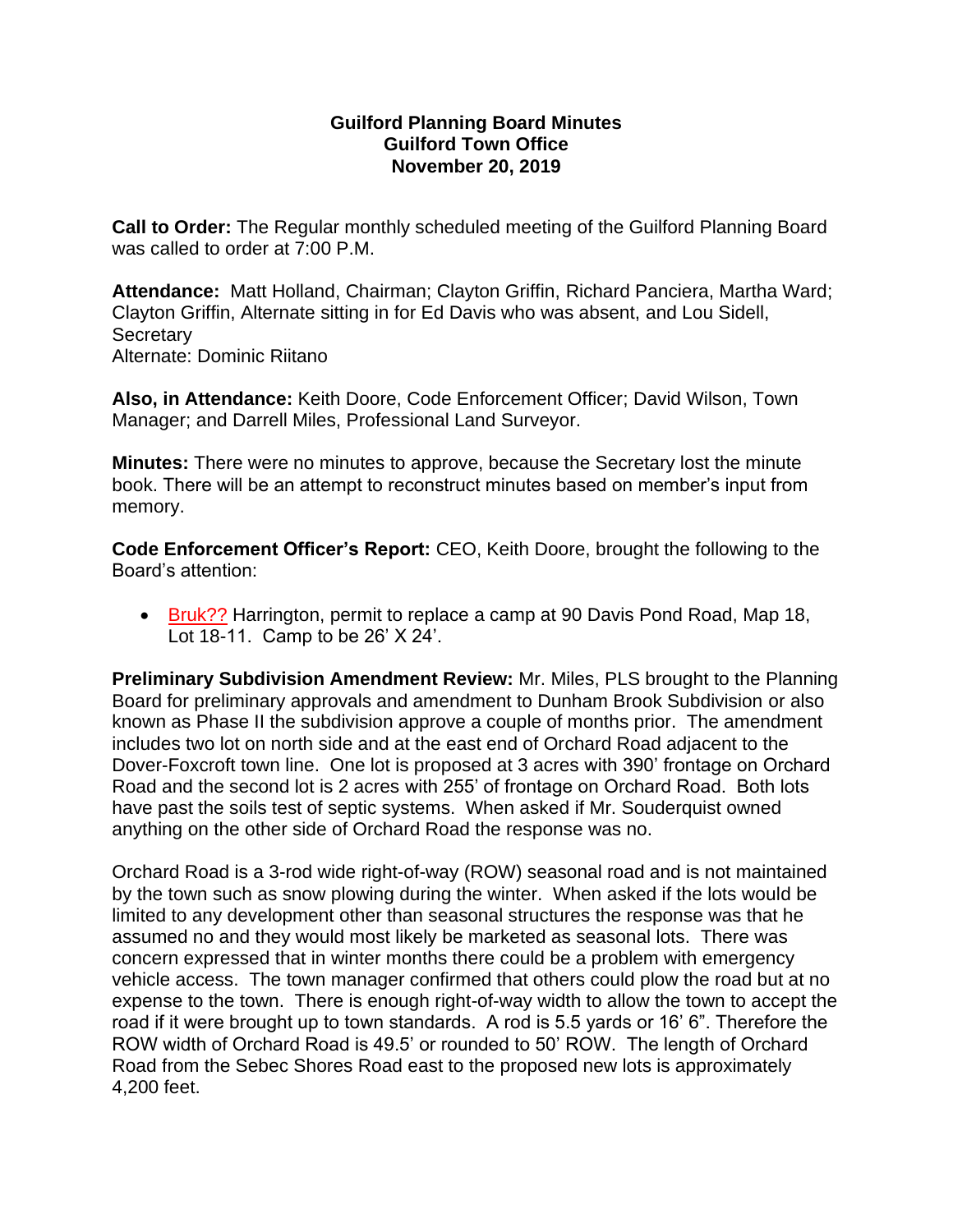Member Sidell moved to give preliminary approval to the proposed subdivision amendment for Orchard Phase II. Member Panciera seconded the motion. The motion carried unanimously. The Board members each signed three copies of the Preliminary Plat.

Member Sidell recommended a site walk before the next meeting regarding the amended plat. A site walk was scheduled for November 27<sup>th</sup> at 10:00 AM. The Board will meet at the Town office, 3 School Street. Town Manager, Wilson said he will publish the appropriate notice of the site walk.

**Town Manager Report:** TM. Wilson reported he had a call from an individual in Willimantic that is 25' north of the Guilford town line. There appears to be an addressing issue regarding mail service.

**Nuisance Ordinance/Property Maintenance Ordinance:** Town Manager, Wilson explained that he is attempting to strengthen the existing ordinance by establishing a definitive 3-step notification/enforcement process. Member Sidell expressed concern regarding definitions of Officers and Mr. Wilson indicated the issue has been clarified and will also incorporate state law references. The proposed changes will also take some of the burden off of Keith, the code enforcement officer. The proposed changes will help to reduce the time to get the property owners to clean up their problem. Three warnings should be enough to prompt action. He explained that if the Board has additional comments there is time before the town meeting.

There was some additional discussion regarding unsafe and hazardous buildings and the pitfalls of enforcement.

**Sight Distance Review:** Chairman Holland provided a copy of a sketch plan to demonstrate driveway sight distances. Visibility is a key safety concern. There was considerable discussion regarding how and where to measure the site distances. The current standard is 420' sight distance on a 45 mile-per-hour road. The sight distances vary with the speed limit on the road. He recommended the distances be measured at approximately 3½' above the road and from the centerline of the traveled way. Member Sidell suggested that due to similar sight distance requirements in the sign ordinance there ought to be a cross reference in both ordinances.

There was also a concern expressed as to if the sign ordinance requirements for better sight distances at intersections were enacted.

**Other Business:** The former Pride Industry facility inspection report was e-mailed to the Board. The town manager and State Fire Marshall's conducted the inspection based on concerns of a change in use. The owner, Mr. Fleming, has turned the facility property in to a boarding facility. The inspection revealed that he has 6 or 7 apartments established in the complex with occupancy ranging from 10 to 40 individuals at any one time.